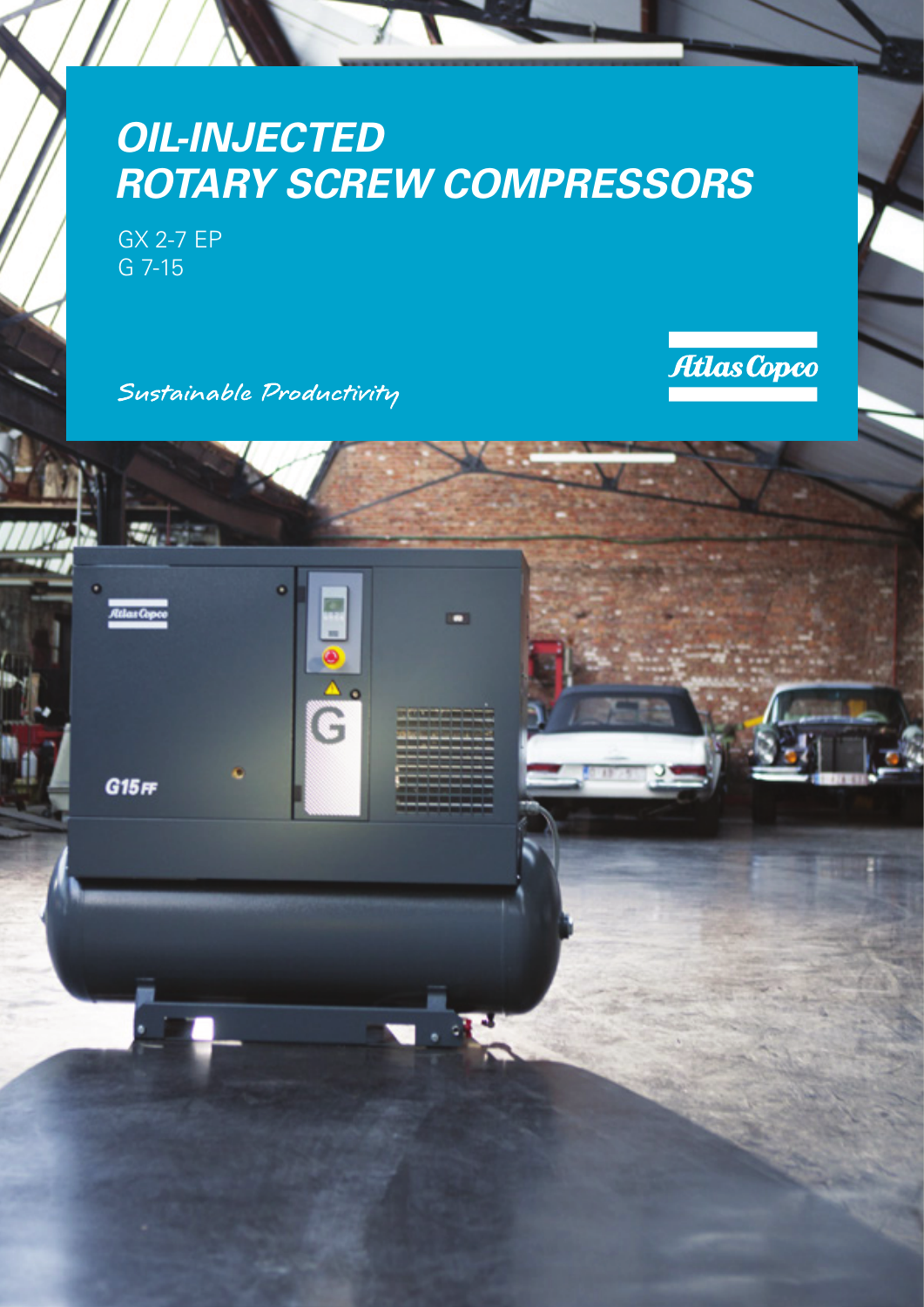

# *THE IDEAL SMALL BUSINESS COMPRESSOR*

## *THE NEW G-SERIES*

The latest-generation G-series comes with Atlas Copco's powerful rotary screw element and an advanced electronic controller on the G 7-15 to go above and beyond the call of duty.

### *BUILT-IN RELIABILITY*

• Atlas Copco's patented rotary screw element allows for a 100% duty cycle.

• The complete unit is designed to operate at ambient temperatures of up to 46 °C/115 °F.

### *EASY INSTALLATION*

• Available in multiple configurations – including floor or tank mounted and with or without integrated dryer. • Extremely small footprint and cooling air discharge from the top allow for placement against a wall or even in a corner.



Atlas Copco compressors are legendary for their reliability and efficiency. That is why our G-series has long been the preferred air solution for small and medium sized businesses. The GX 2-7 EP and the G 7-15 simply check all the boxes:

- **V** Quiet
- $\blacksquare$  Efficient
- **M** Powerful
- $\blacksquare$  Reliable

### *ADVANCED MONITORING*

The G 7-15's new BASE controller offers advanced monitoring and control:

- Icon-based display, pressure settings, temperature reading.
- Running hours/hours working @ load.
- Service warnings.
- Outlet pressure setting directly on the controller.
- Pressure and element outlet temperature reading.

### *ROBUST AND EFFICIENT COMPRESSION ELEMENT*

Atlas Copco's trusted rotary screw element offers an increased free air delivery by up to 3% compared to the previous models.

### *ATLAS COPCO, PREMIUM QUALITY SINCE 1873*

Atlas Copco was founded in 1873 and is based in Stockholm, Sweden. We have been a global leader in high-quality compressed air technology for more than a century and continue to raise the bar with innovative products.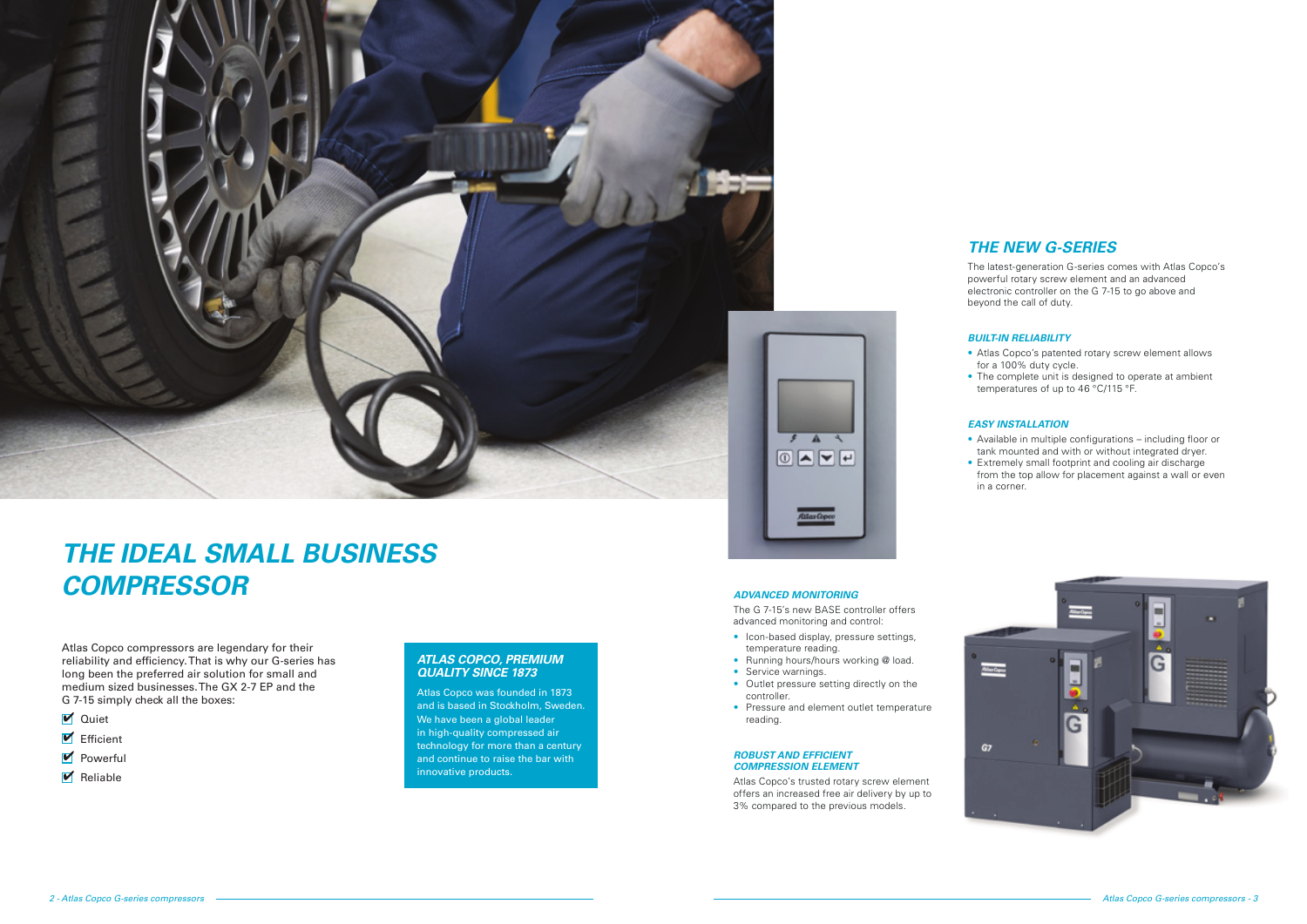

# *GX 2-7 EP*

## *COMPACT AND EFFICIENT*

- Compared to piston compressors, the GX offers reduced energy consumption and high efficiency.
- The rotary screw technology minimizes vibrations for silent operation at the lowest initial investment.
- The standard start/stop control on the GX 2-5 EP ensures the compressor only consumes power when compressed air is needed. The GX 7 EP is equipped with energy efficient load/no load control.



- 
- 

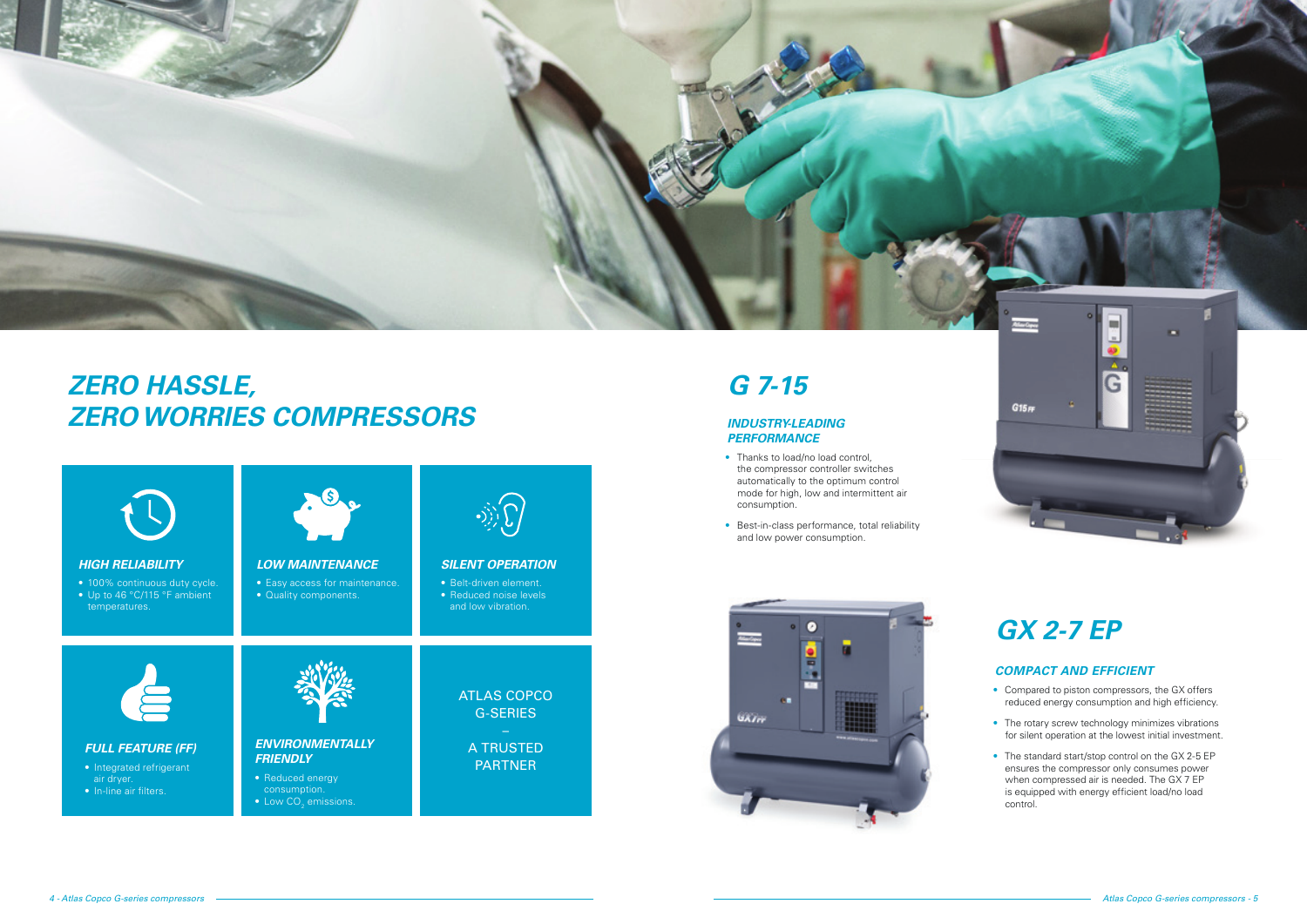## *FULL FEATURE WITH BUILT-IN DRYER*

The Full Feature version comes with a built-in refrigerant air dryer. It cools the compressed air and removes any moisture before it can enter your compressed air network. This prevents rust in your compressed air piping and avoids damage to your air tools.

### *A CHOICE OF FILTERS*

To ensure your compressed air meets the quality air needs of a wide range of applications, different grade PD/DD air filters can be selected.

# *QUALITY AIR PERFORMANCE*

**B** PD high efficiency air filter **<sup>C</sup>** Electronic receiver drain

Untreated compressed air contains moisture, aerosols and dirt particles that can damage your system and contaminate your end product. Atlas Copco's G-series compressors provide the clean, dry air that improves reliability, avoids costly downtime and safeguards your products.

### *TYPICAL FLOW CHART FOR THE G 7-15 EL FF*

**B**

### **AIR FLOW**

**<sup>2</sup>** Inlet valve

**7** Air receiver

## **OIL FLOW**

 Inlet air filter Compression element Oil separator element Minimum pressure valve Aftercooler Oil reservoir Oil cooler Thermostatic valve block Oil filter

**OPTIONS**

**<sup>A</sup>** Full Feature

### **REFRIGERANT FLOW**

- **<sup>12</sup>** Evaporator
- **<sup>13</sup>** Refrigerant compressor
- **<sup>14</sup>** Condenser
- **15** Capillary tube
- **<sup>16</sup>** Water separator
- **17** Electronic automatic
- drain

## *TECHNICAL SPECIFICATIONS*

\* Length with inlet grating. \*\* Dimensions of G 7-15 tank mounted are 1935 x 590 x 1463 mm (L x W x H) with a 500 l vessel and 1880 x 590 x 1463 mm (L x W x H) with a 120 gal vessel.

| <b>Compressor</b><br>type |        | <b>Maximum</b><br>working pressure | <b>Capacity FAD</b> |         |      | <b>Installed</b><br>motor power |                | Weight<br><b>Noise</b><br>(kg/lbs)*<br>level |         |                        |
|---------------------------|--------|------------------------------------|---------------------|---------|------|---------------------------------|----------------|----------------------------------------------|---------|------------------------|
|                           | bar(e) | psi                                | 1/s                 | $m^3/h$ | cfm  | kW                              | hp             | dB(A)                                        | Pack    | Full<br><b>Feature</b> |
| 50 Hz VERSION             |        |                                    |                     |         |      |                                 |                |                                              |         |                        |
| GX 2 EP                   | 10     | 145                                | 4.0                 | 14.4    | 8.5  | 2.2                             | 3              | 61                                           | 165/364 | 200/441                |
| GX 3 EP                   | 10     | 145                                | 5.3                 | 19.1    | 11.2 | 3                               | $\overline{4}$ | 61                                           | 165/364 | 200/441                |
| GX 4 EP                   | 10     | 145                                | 7.8                 | 28.1    | 16.5 | $\overline{4}$                  | 5              | 62                                           | 165/364 | 200/441                |
| GX 5 EP                   | 10     | 145                                | 10.0                | 36.0    | 21.2 | 5.5                             | 7.5            | 64                                           | 165/364 | 200/441                |
| GX 7 EP                   | 10     | 145                                | 14.0                | 50.4    | 29.7 | 7.5                             | 10             | 66                                           | 214/472 | 264/582                |
| G <sub>7</sub>            | 7.5    | 109                                | 20.7                | 74.6    | 43.9 | 7.5                             | 10             | 65                                           | 245/540 | 314/692                |
|                           | 10     | 145                                | 18.0                | 64.9    | 38.2 | 7.5                             | 10             | 65                                           | 245/540 | 314/692                |
|                           | 13     | 189                                | 13.9                | 50.1    | 29.5 | 7.5                             | 10             | 65                                           | 245/540 | 314/692                |
| G 11                      | 7.5    | 109                                | 28.7                | 103.3   | 60.8 | 11                              | 15             | 67                                           | 257/567 | 326/719                |
|                           | 10     | 145                                | 24.0                | 86.5    | 50.9 | 11                              | 15             | 67                                           | 257/567 | 326/719                |
|                           | 13     | 189                                | 19.2                | 69.1    | 40.7 | 11                              | 15             | 67                                           | 257/567 | 326/719                |
| G 15                      | 7.5    | 109                                | 32.4                | 116.7   | 68.7 | 15                              | 20             | 71                                           | 276/594 | 338/746                |
|                           | 10     | 145                                | 29.1                | 104.8   | 61.7 | 15                              | 20             | 71                                           | 276/594 | 338/746                |
|                           | 13     | 189                                | 22.8                | 82.1    | 48.3 | 15                              | 20             | 71                                           | 276/594 | 338/746                |
| 60 Hz VERSION             |        |                                    |                     |         |      |                                 |                |                                              |         |                        |
| GX 2 EP                   | 10.3   | 150                                | 4.0                 | 14.4    | 8.5  | 2.2                             | 3              | 61                                           | 165/364 | 200/441                |
| GX 4 EP                   | 10.3   | 150                                | 7.8                 | 28.1    | 16.5 | $\overline{4}$                  | 5              | 62                                           | 165/364 | 200/441                |
| GX 5 EP                   | 10.3   | 150                                | 10.0                | 36.0    | 21.2 | 5.5                             | 7.5            | 64                                           | 165/364 | 200/441                |
| GX 7 EP                   | 10.3   | 150                                | 13.8                | 49.6    | 29.2 | 7.5                             | 10             | 66                                           | 214/472 | 264/582                |
| G7                        | 7.4    | 107                                | 21.2                | 76.3    | 44.9 | 7.5                             | 10             | 67                                           | 245/540 | 314/692                |
|                           | 9.1    | 132                                | 18.7                | 67.3    | 39.6 | 7.5                             | 10             | 67                                           | 245/540 | 314/692                |
|                           | 10.8   | 157                                | 16.4                | 59.1    | 34.8 | 7.5                             | 10             | 67                                           | 245/540 | 314/692                |
|                           | 12.5   | 181                                | 13.8                | 49.8    | 29.3 | 7.5                             | 10             | 67                                           | 245/540 | 314/692                |
| G 11                      | 7.4    | 107                                | 28.1                | 101.3   | 59.6 | 11                              | 15             | 68                                           | 257/567 | 326/719                |
|                           | 9.1    | 132                                | 25.4                | 91.4    | 53.8 | 11                              | 15             | 68                                           | 257/567 | 326/719                |
|                           | 10.8   | 157                                | 23.0                | 82.9    | 48.8 | 11                              | 15             | 68                                           | 257/567 | 326/719                |
|                           | 12.5   | 181                                | 11.7                | 42.1    | 24.8 | 11                              | 15             | 68                                           | 257/567 | 326/719                |
| G 15                      | 7.4    | 107                                | 33.1                | 119.3   | 70.2 | 15                              | 20             | 71                                           | 276/594 | 338/746                |
|                           | 9.1    | 132                                | 29.6                | 106.7   | 62.8 | 15                              | 20             | 71                                           | 276/594 | 338/746                |
|                           | 10.8   | 157                                | 27.3                | 98.4    | 57.9 | 15                              | 20             | 71                                           | 276/594 | 338/746                |
|                           | 12.5   | 181                                | 23.1                | 83.3    | 49.0 | 15                              | 20             | 71                                           | 276/594 | 338/746                |



### \* Tank mounted variant. EP: Electropneumatic.

Standard air receiver size, GX 2-7 EP: 200 l/60 gal, G 7-15: 270 l/80 gal.

| GX 2-7<br>EP             | GX 2-7<br>EP FF          | G 7-15   | G 7-15 FF                |
|--------------------------|--------------------------|----------|--------------------------|
| ٠                        |                          | $\Omega$ |                          |
| $\overline{\phantom{a}}$ |                          | $\Omega$ |                          |
| $\overline{\phantom{a}}$ |                          | $\Omega$ | $\overline{\phantom{a}}$ |
| $\Omega$                 | ∩                        | $\Omega$ | $\cap$                   |
| $\overline{\phantom{a}}$ | ✓                        | $\Omega$ | $\sqrt{2}$               |
| $\bigcap$                | ∩                        | $\Omega$ | ∩                        |
| ٠                        |                          | ٠        | ∩                        |
|                          | ∩                        |          | $\cap$                   |
| $\overline{\phantom{a}}$ |                          | $\Omega$ | $\cap$                   |
| $\overline{\phantom{a}}$ | $\overline{\phantom{a}}$ | ∩        |                          |

## **OPTIONS**

| <b>Available options</b>                                                         | GX 2-7<br>EP | GX 2-7<br>EP FF | G 7-15 | G 7-1 |
|----------------------------------------------------------------------------------|--------------|-----------------|--------|-------|
| Integrated aftercooler                                                           |              |                 |        |       |
| Water separator (shipped loose)                                                  |              |                 |        |       |
| Timer water drain on water separator (shipped loose)                             |              |                 |        |       |
| Timer drain on air receiver (tank mounted only)                                  | Ω            | Ω               |        | ∩     |
| Electronic no loss water drain on water separator (shipped loose)                |              |                 |        |       |
| Electronic no loss water drain on air receiver (500 l/120 gal tank mounted only) | O            |                 |        | ∩     |
| Integrated DD filter kit                                                         |              |                 |        | ∩     |
| Integrated high performance PD filter kit                                        |              | Ω               |        | ∩     |
| 500 l/120 gal air receiver (tank mounted only)                                   |              |                 |        | ∩     |
| Tropical thermostat                                                              |              |                 |        | Ο     |
| - Not available<br>√ Standard<br>O Optional                                      |              |                 |        |       |

|                                   | $L$ (mm)   | $W$ (mm) | $H$ (mm) |  |  |
|-----------------------------------|------------|----------|----------|--|--|
| PACK FLOOR MOUNTED                |            |          |          |  |  |
| GX 2-7 FP                         | 620        | 575/605  | 975      |  |  |
| G 7-15                            | 810/840*   | 590      |          |  |  |
| <b>FULL FEATURE FLOOR MOUNTED</b> |            |          |          |  |  |
| GX 2-7 FP                         | ۰          |          |          |  |  |
| $G$ 7-15                          | 1205/1235* | 590      | 1085     |  |  |
| <b>PACK TANK MOUNTED</b>          |            |          |          |  |  |
| GX 2-7 FP                         | 1420       | 575      | 1280     |  |  |
| $G$ 7-15                          | 1533       | 590      |          |  |  |
| <b>FULL FEATURE TANK MOUNTED</b>  |            |          |          |  |  |
| GX 2-7 FP                         | 1420       | 575      | 1280     |  |  |
| G 7-15                            | 1533       | 590      | 1332     |  |  |
|                                   |            |          |          |  |  |

### **DIMENSIONS**



*GX 2-7 EP Floor Mounted*



*Tank Mounted*

Unit performance measured according to ISO 1217, latest edition.

Mean noise level (pack variant) measured according to Pneurop/Cagi PN8NTC2 test code; tolerance 3 dB(A).